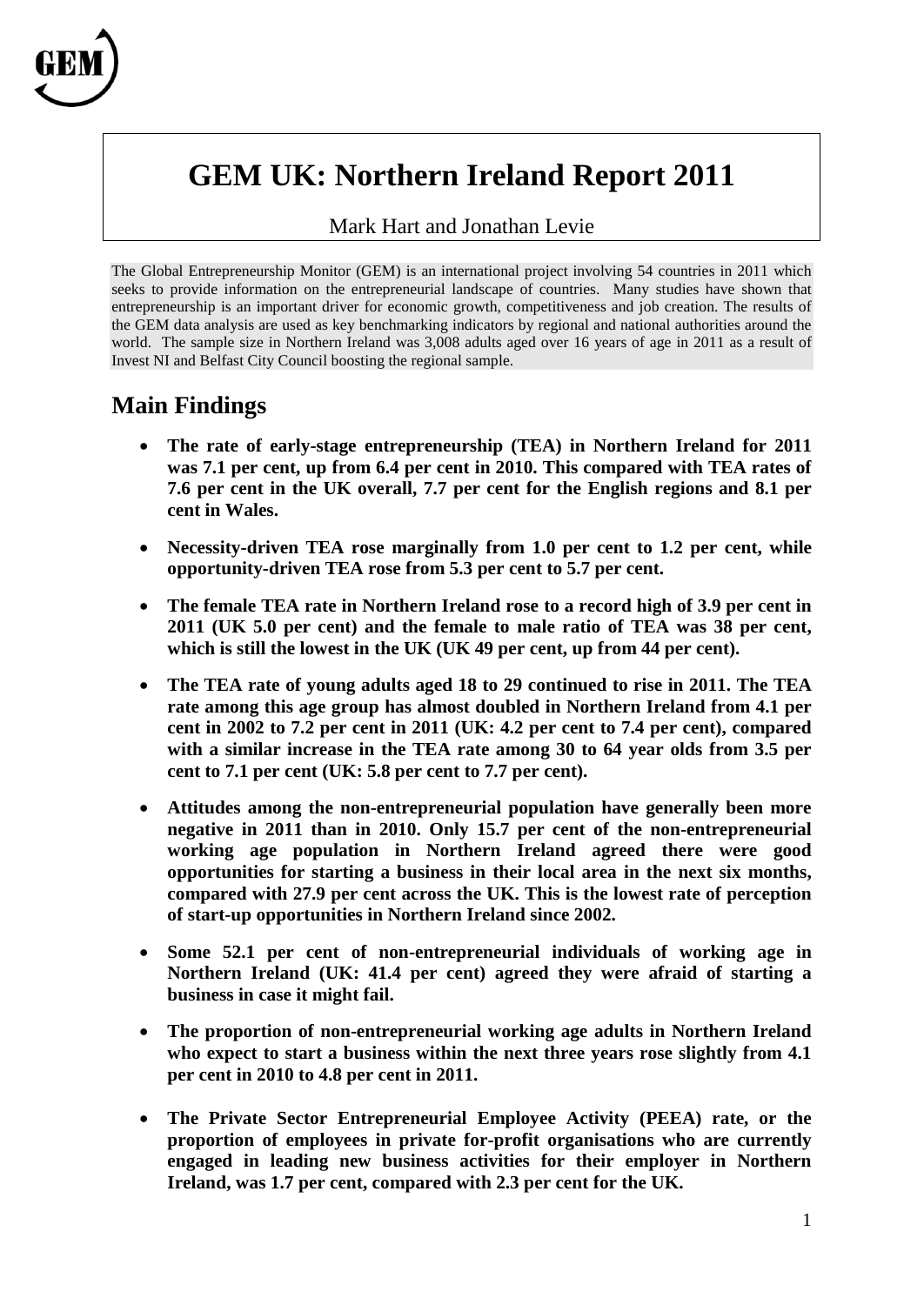### **Background**

The Global Entrepreneurship Monitor (GEM) is based on the following premises. First, an economy's prosperity is highly dependent on a dynamic entrepreneurship sector. Second, an economy's entrepreneurial capacity is composed of individuals from all groups in society with the ability and motivation to start businesses, and requires positive societal perceptions about entrepreneurship. Third, high-growth entrepreneurship is a key contributor to new employment in an economy, and national competitiveness depends on innovative and crossborder entrepreneurial ventures.

Invest NI and the Belfast City Council sponsored the Northern Ireland component of the GEM UK research project. Stimulating entrepreneurship remains an important challenge for the region and both Invest NI and Belfast City Council have committed significant resources over the years in ensuring that it is embedded within their core activities. This is the ninth year in which Invest NI has participated in GEM. Of the 250,000 respondents to GEM UK surveys for the period 2002-2011, over 29,400 respondents were from Northern Ireland. Northern Ireland now has a large database on entrepreneurial attitudes, activity and aspirations. This is particularly useful conducting trend analysis for important subpopulations in Northern Ireland, such as young people, in relation to other home nations.

The results from GEM data analysis are used as key benchmarking indicators by regional and national authorities around the world. They also enable comparisons to be made with the other regions of the UK and other countries participating in GEM. Overall, GEM's unique ability to provide information on the entrepreneurial landscape of countries in a global context makes its data a necessary resource for any serious attempt to study and track entrepreneurial behaviour.

It is important that we better understand the determinants of early stage entrepreneurship, because there is evidence to suggest a connection between higher rates of entrepreneurship and overall economic prosperity, particularly in innovation-driven economies like Northern Ireland.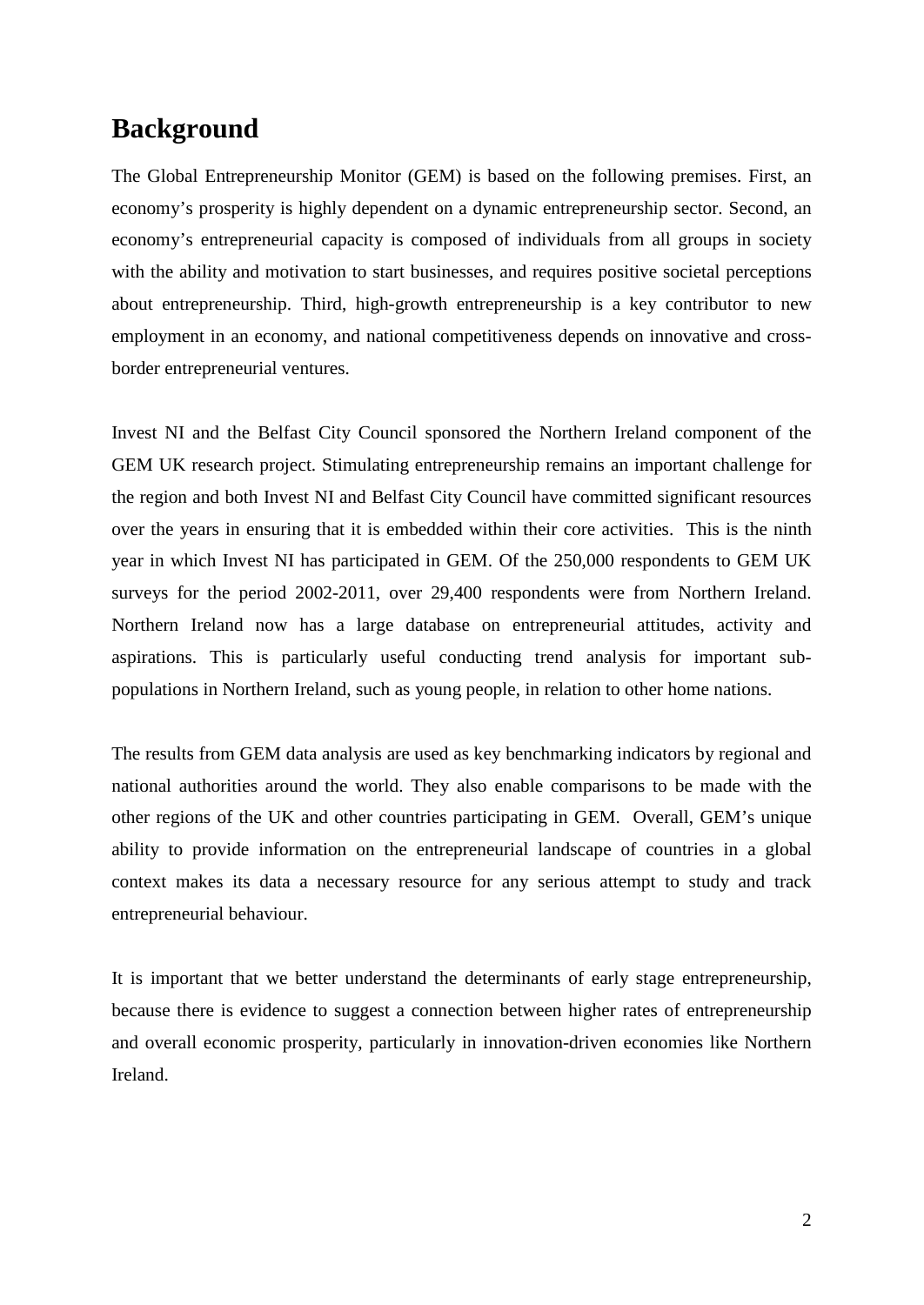### **How GEM Measures Entrepreneurial Activity**

GEM creates an index of early stage entrepreneurial activity (known as TEA) using the following approach:

- A telephone survey of a random sample of the adult population is conducted between May and September.
- The TEA index is the sum of those respondents classified as nascent<sup>[1](#page-2-0)</sup> entrepreneurs and new firm entrepreneurs<sup>[2](#page-2-1)</sup>.

The TEA index does not measure all entrepreneurial activity and is not based on a survey of business entities. It measures the characteristics of entrepreneurial individuals and the types of entities they establish. As such it is a unique and internationally comparative measure of the cultural propensity of a nation, or region, to be entrepreneurial.

One way of distinguishing between different types of entrepreneurial activity is the extent to which the activity is based on necessity (i.e. there are no better alternatives for work) or opportunity (where entrepreneurs may be exploiting the potential for new market creation). In 2011, entrepreneurial activity among employees was measured, adding to our knowledge about the variety of contexts in which entrepreneurial activity can be expressed.

In addition to activity, the GEM survey asks all respondents about their attitudes to entrepreneurial activity, and asks entrepreneurs about their aspirations.

The methodology, sample sizes and weighting systems used for the GEM UK 2011 adult population survey are explained in more detail in the GEM UK 2011 report [\(www.gemconsortium.org\)](http://www.gemconsortium.org/). An important change in the sample design was introduced in 2010 when 10 per cent of respondents in each Government Office Region (GOR) were selected at random from households which had mobile phones but not fixed phone landlines. In 2011, this was increased to 13 per cent, in line with recent estimates in the proportion of

<span id="page-2-0"></span><sup>&</sup>lt;sup>1</sup> The active planning phase in which the entrepreneur has done something during the past 12 months to help start a new business, a new business that he/she will at least part own, and which has not paid wages or other income to the owners in the past 3 months.<br><sup>2</sup> The second phase is defined as from 4 to 42 months after the new venture begins to provide income to the

<span id="page-2-1"></span>owners. Entrepreneurs who at least part own and manage a new business that has been paying some form of income to the owners for at least 4 and not more than 42 months are referred to as new firm entrepreneurs.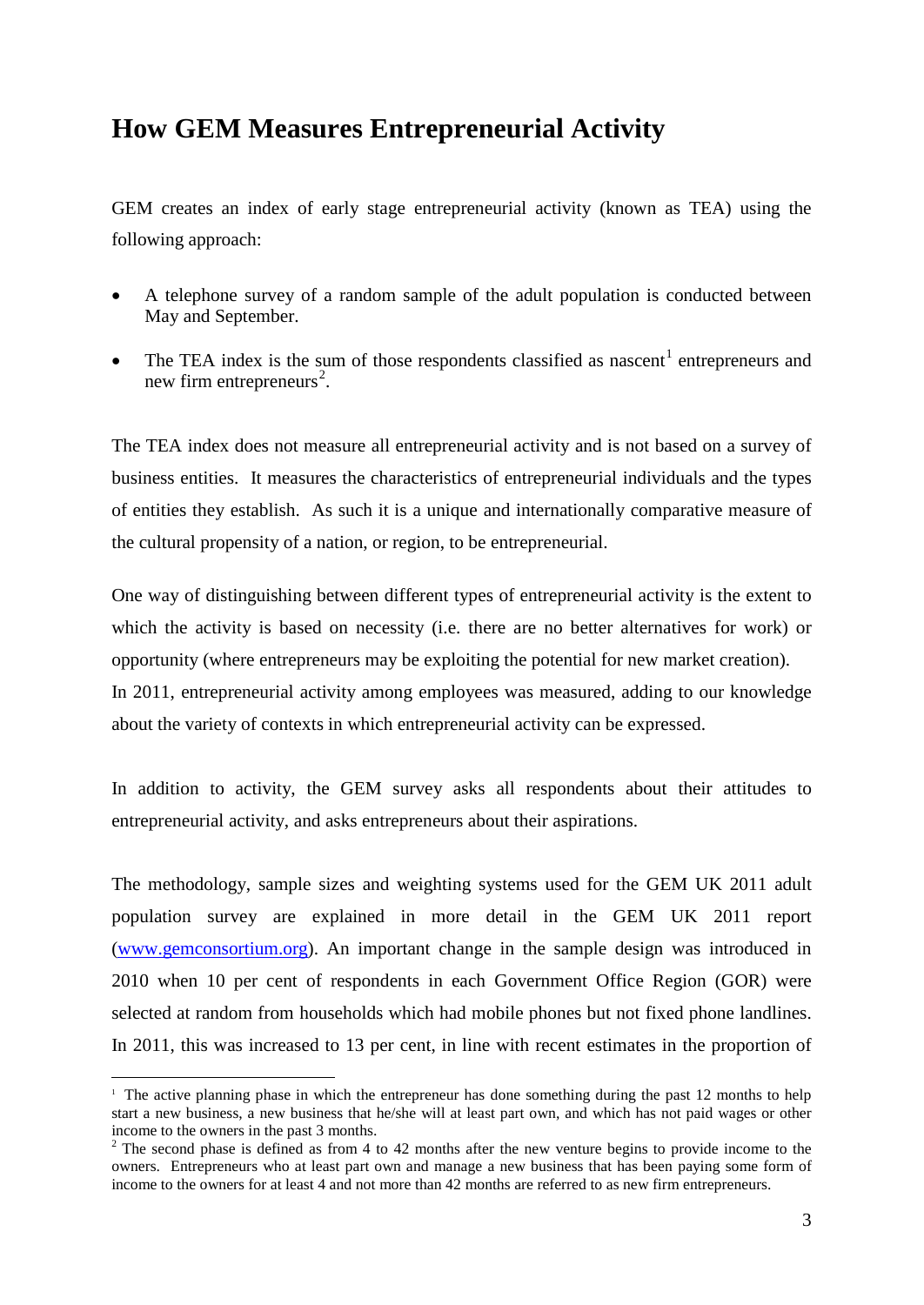mobile-only households in the UK. The following report presents a summary of the headline results, and key themes arising from the GEM survey in 2011 and the analysis of the ten years of GEM data (2002-11).

## **Total Early-Stage Entrepreneurial Activity (the TEA Index)**

The rate of early-stage entrepreneurship in Northern Ireland for 2011 was 7.1 per cent compared to 7.6 per cent in the UK overall, 8.1 per cent in Wales, 7.7 per cent for the English regions and 6.2 per cent in Scotland. The TEA rates for Northern Ireland, the other home nations and the UK in 2011 were not significantly different from each other statistically (Figure 1).

Overall, a TEA rate of 7.1 per cent in Northern Ireland equates to around one in every twelve adults aged 18-64 or over 180,000 individuals, 60 per cent of whom were in the very early stages of starting a business (nascent entrepreneurs 4.9 per cent) and the remainder those who had a new business which was between 3 and 42 months old (3.2 per cent).



**Figure 1: Total early-stage entrepreneurial activity (TEA) in the UK Home Nations 2011** (Source: GEM APS)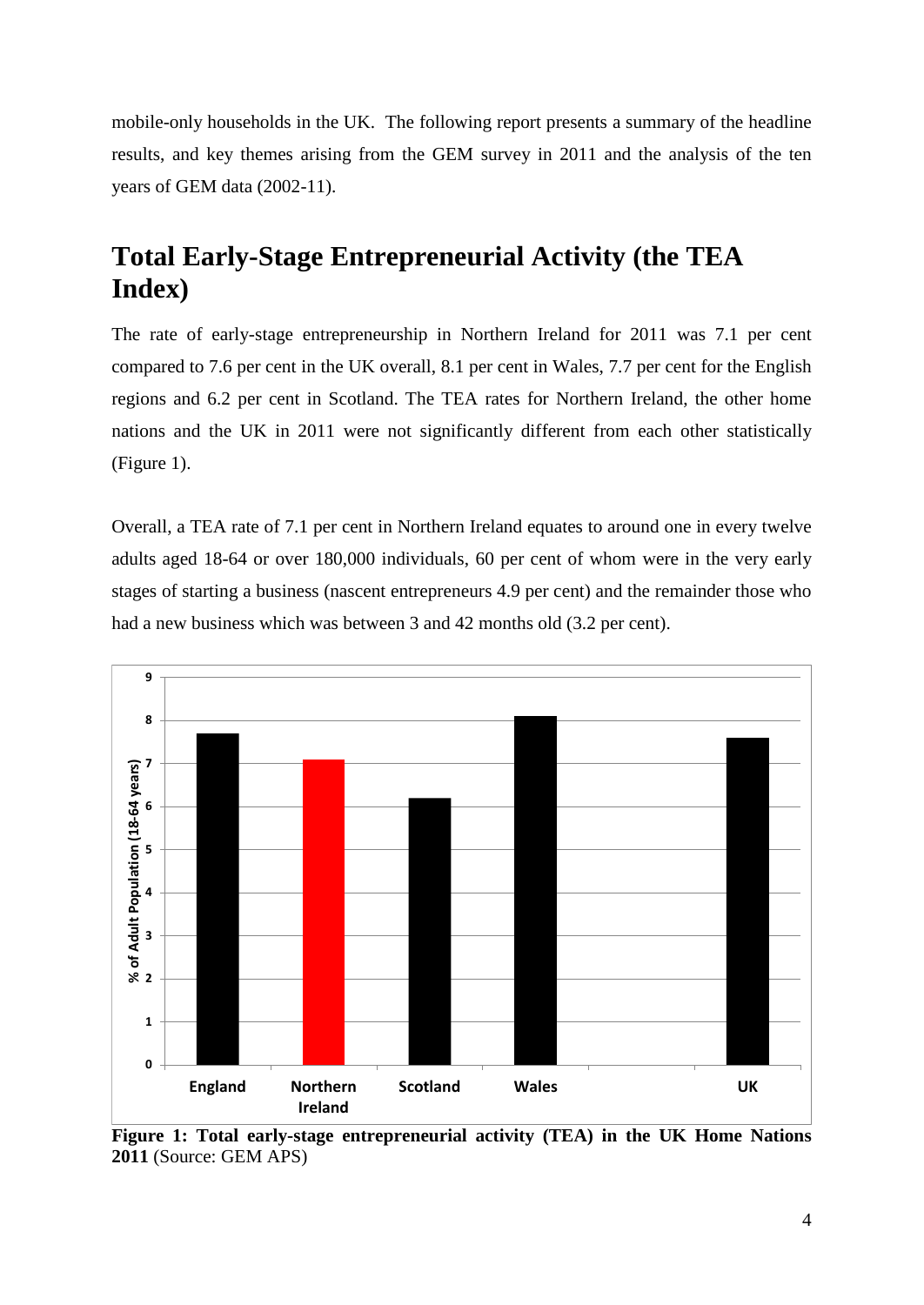Looking at the 2002-2011 period we observe that the rate of early-stage entrepreneurial activity in Northern Ireland, as in the UK, has risen through the recession (Figure 2). The level of early-stage entrepreneurial activity in Northern Ireland has tracked the UK trend very closely in recent years.



**Figure 2: Total Early-Stage Entrepreneurial Activity in Northern Ireland and the UK (2002-11).** (Source: GEM APS)

Both "necessity-driven" and "opportunity-driven" TEA rates were broadly similar in Northern Ireland in 2011 than in 2010. Necessity-driven TEA rose from 1.0 per cent to 1.2 per cent, while opportunity-driven TEA rose from 5.3 per cent to 5.7 per cent. Necessitydriven TEA as a proportion of all TEA was 17.5 per cent, similar to previous years (Figure 3) and around the same as that in other home nations except for Scotland. Northern Ireland had a significantly higher level of necessity entrepreneurship in 2011 than Scotland.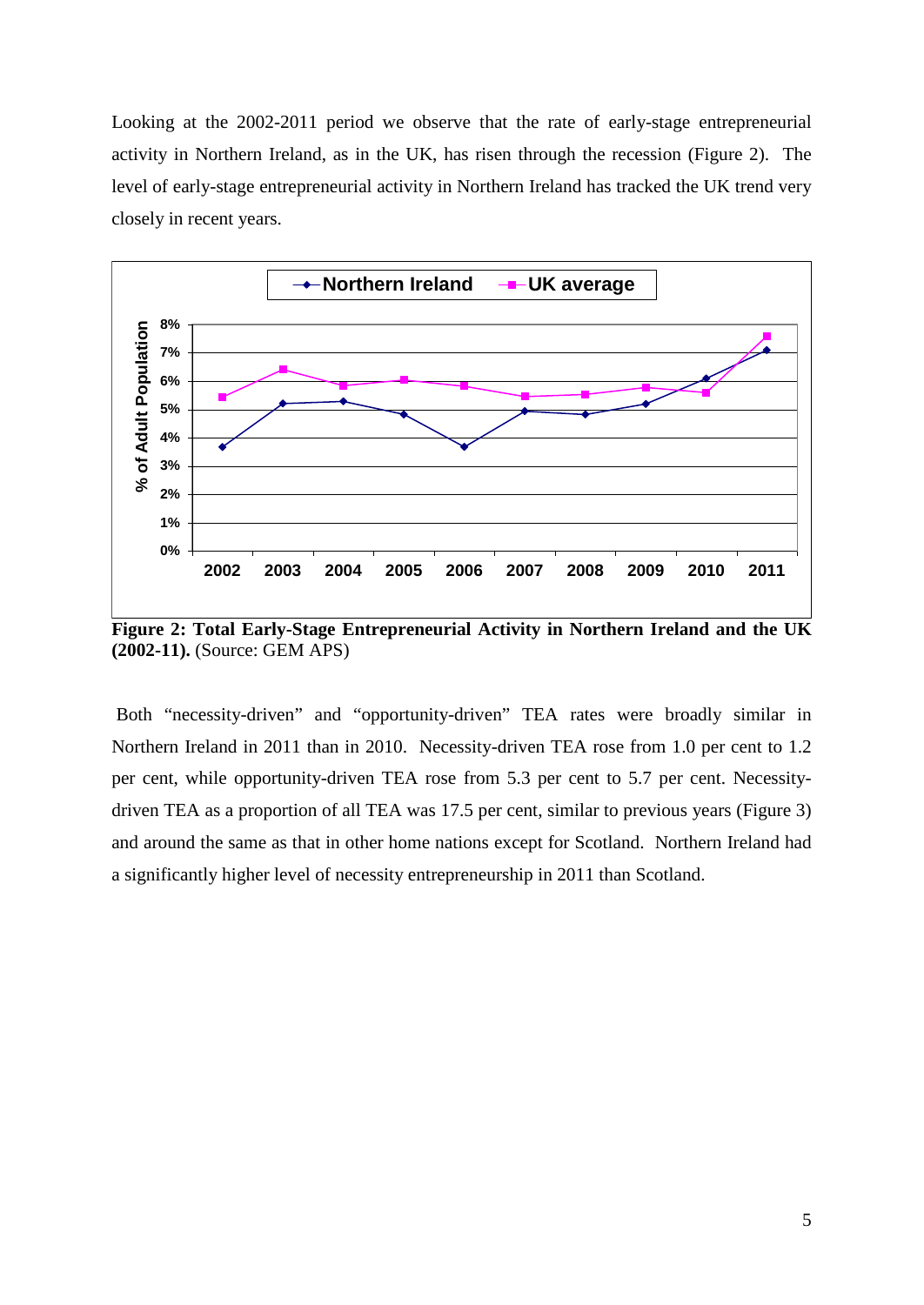

**Figure 3: Opportunity and Necessity Entrepreneurship in the UK Home Nations in 2011.** (Source: GEM APS 2011)

### **Who are the Entrepreneurs in Northern Ireland?**

**Gender:** In all the home nations and the UK, males have significantly higher TEA rates than females. However, neither gender-based TEA rates differ significantly across the home nations, or between a home nation and the UK average.

The ratio of female to male early-stage entrepreneurial activity varies markedly across the four home nations. The ratio in Northern Ireland at 38 per cent is the lowest of all the home nations in 2011 (Figure 4). While annual ratios are likely to vary from year to year, the long run average ratios over the 2002 to 2011 period suggest that Wales has a similar ratio, at 51 per cent, to England (47 per cent) and Scotland (49 per cent) but higher than Northern Ireland (36 per cent).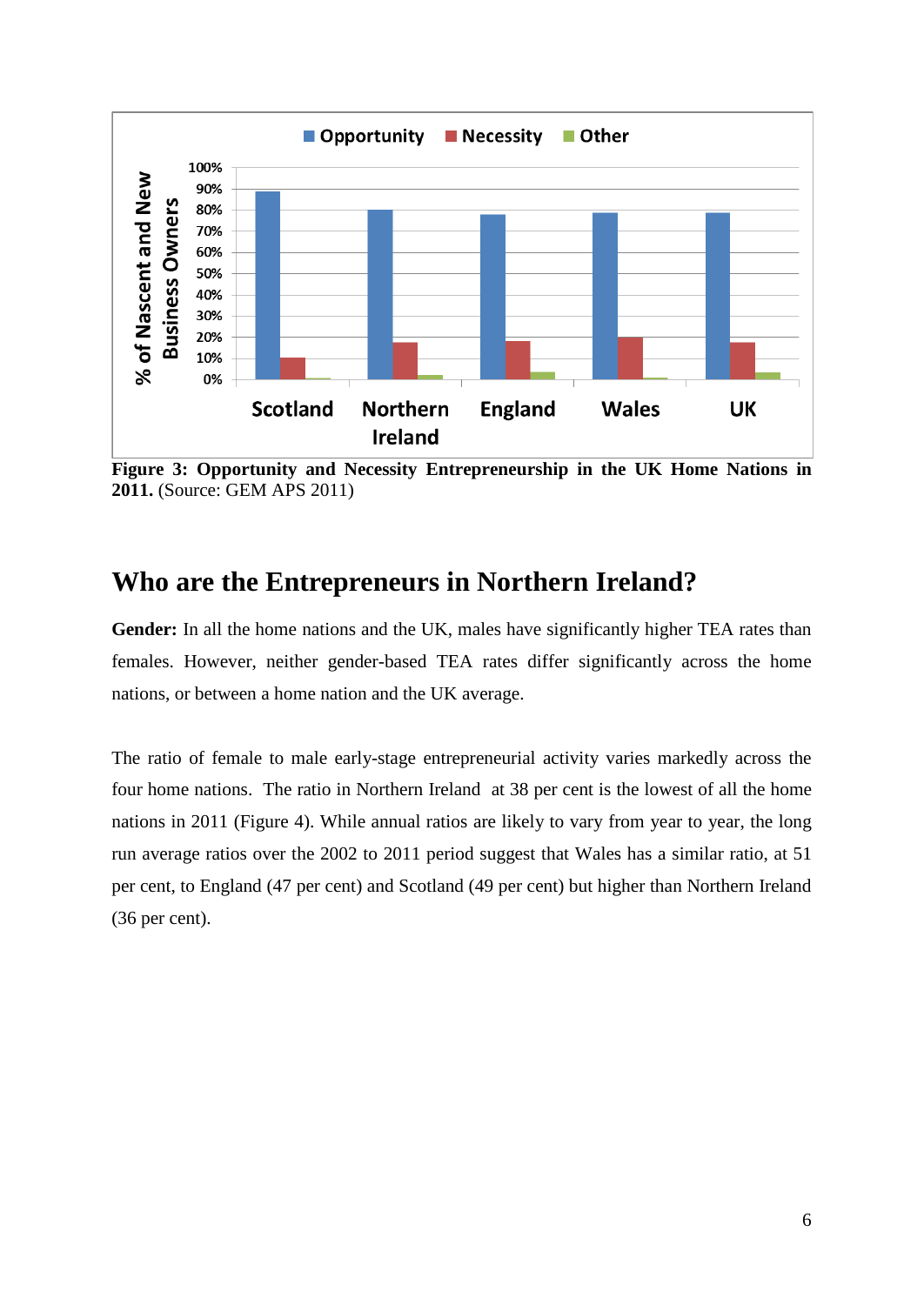

**Figure 4: Total Early-Stage Entrepreneurial Activity in the UK Home Nations in 2011.**  (Source: GEM APS 2011)

The female TEA rate in Northern Ireland rose to a record high of 3.9 per cent in 2011. We can see from Figure 5 that female TEA rates in Northern Ireland generally match the UK trend, albeit at very different levels, and the medium term trend is upwards.



**Figure 5: Total Early-Stage Female Entrepreneurial Activity in Northern Ireland and the UK, 2002-2011.** (Source: GEM APS)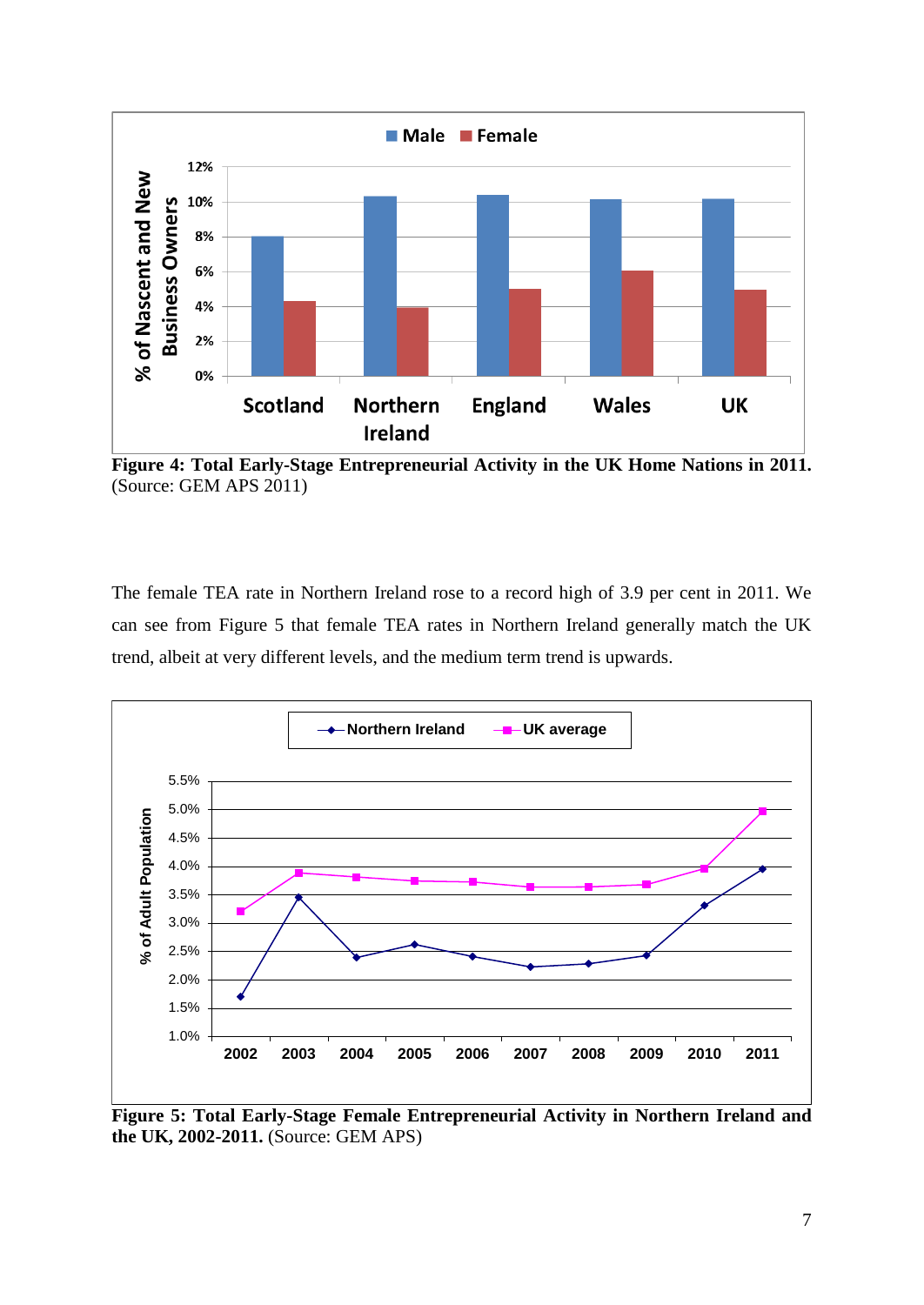**Age:** As Figure 6 shows, individuals aged between 25-34 years display the highest rate of early-stage entrepreneurial activity in the UK but this is not true for Northern Ireland. However, the 18-24 age group in Wales appears to have a relatively high TEA rate in comparison to the other home nations, and especially Northern Ireland which has the lowest rate. This difference is not statistically significant, but there are relatively few individuals in this age group.

A more meaningful analysis is to compare how TEA rates have changed in the 18 to 29 age group (where there seems to be a natural break in UK GEM activity data) and compare them to the 30 to 64 age group. Figures 7 and 8 show a near tripling of the TEA rate among 18 to 29 years olds in Wales from 3.4 per cent in 2002 to 9.7 per cent in 2011, compared with a milder increase in the TEA rate among 30 to 64 year olds from 4.4 per cent to 7.7 per cent. This increase in TEA rates among 18-29 year olds in Wales is larger than the other home nations, and is more than double the increase in the 30-64 rate. By comparison, the rate for 18-29 year olds in Northern Ireland displayed a more modest increase over the decade from 4.1 per cent to 7.2 per cent.



**Figure 6: Total Early-Stage Entrepreneurial Activity in the UK Home Nations, 2011.**  (Source: GEM APS, 2011)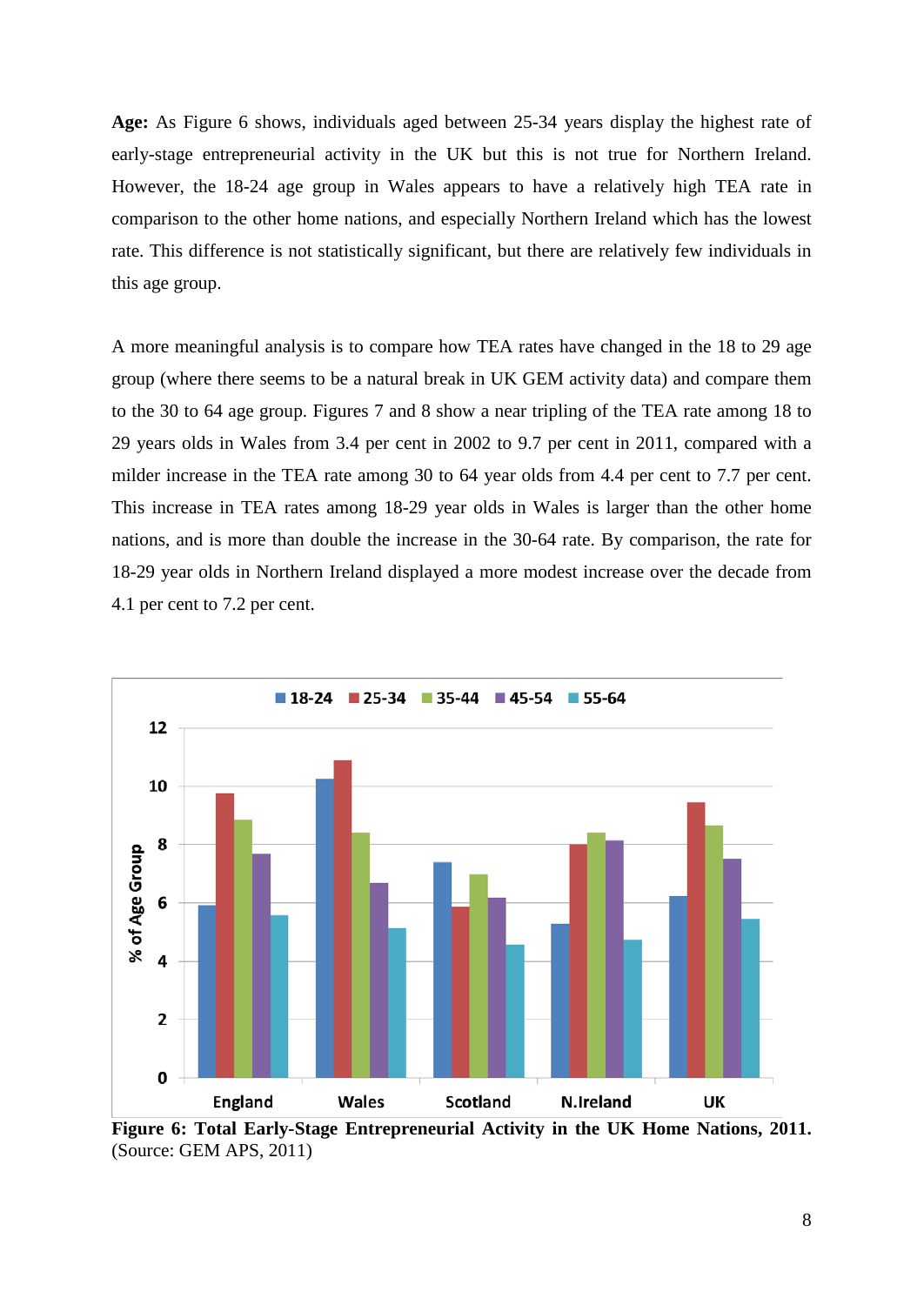

**Figure 7: Trend in Total early-stage Entrepreneurial Activity in the UK Home Nations for 18 to 29 year olds, 2002 to 2011 (Source: GEM APS, 2002 to 2011)**



**Figure 8: Trend in Total early-stage Entrepreneurial Activity in the UK Home Nations for 30 to 64 year olds, 2002 to 2011 (Source: GEM APS, 2002 to 2011)**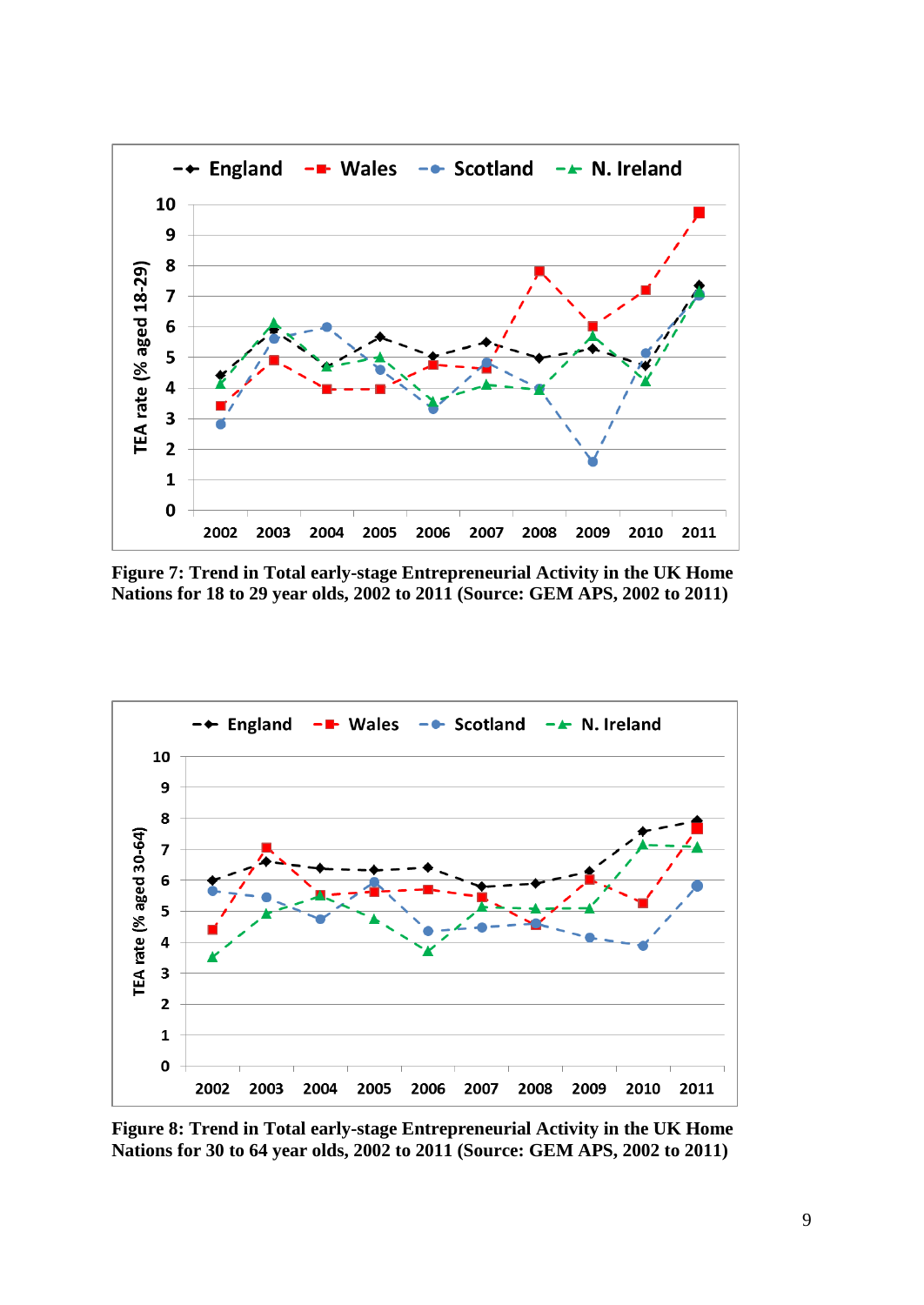**Education:** The average level of total early-stage entrepreneurial activity for graduates in the UK in 2011 was 9.4 per cent (Figure 9), significantly higher than for non-graduates (6.5 per cent). The comparable figure for graduates currently residing in Northern Ireland was 8.0 per cent and this is not statistically different from the UK level or from the TEA rate for nongraduates in Northern Ireland (6.5 per cent). Graduate TEA rates in Wales, Northern Ireland and Scotland seem closer to non-graduate TEA rates than in England – the difference between TEA rates of English graduates and non-graduates was close to significant.



**Figure 9: Total Early-Stage Entrepreneurial Activity in the UK Home Nations by Graduate Status, 2010.** (Source: GEM APS, 2011)

#### **Entrepreneurial Attitudes and Intentions**

GEM has developed a number of attitudinal statements which provide a proxy for entrepreneurial potential in a country/region. They include knowing a person who has started a business in the last 2 years, perception of good opportunities for start-up, self-belief in possessing the relevant skills to set up in business and the prevalence of fear of failure as a deterrent to setting up in business.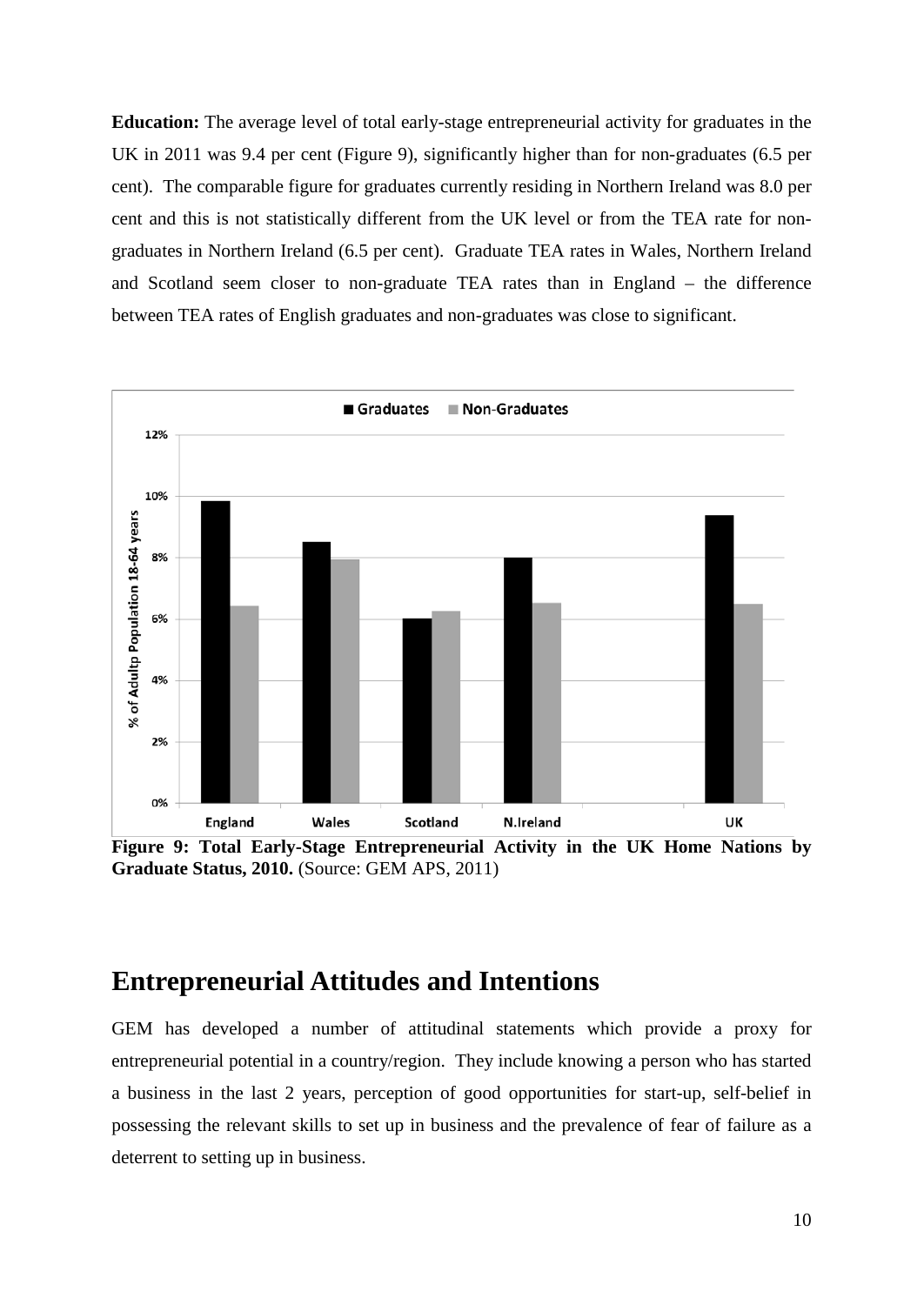GEM attitudinal data is best treated at the group rather than individual level, because individuals who are already entrepreneurs may feel compelled to provide positive answers in the Adult Population Survey (APS). Here, as in the last two years, we report attitudinal data only for that portion of the population who are not already entrepreneurs.

In Northern Ireland, almost one in four (24.1 per cent) of individuals state that they know an entrepreneur compared to 28.2 per cent in the UK as a whole (Figure 10), the same as in 2010. In Northern Ireland two-thirds (34.9 per cent) of non-entrepreneurs believe they have the skills to set up in business compared – again similar to the UK average at 36.7 per cent.



**Figure 10: Entrepreneurial Attitudes and Perceptions in Northern Ireland and the UK (2011).** (Source: GEM APS, 2011)

The proportion of the population reporting that the fear of failure would prevent them starting a business fell slightly in 2011 from 54.9 per cent to 52.1 per cent. In the UK, it rose from 36.0 per cent to 41.4 per cent, although neither of these rises is statistically significant. Restricting the analysis to only those who see good opportunities in their local area in the next 6 months, Figure 11 shows that fear of failure has risen more sharply in Wales than in other home nations since the onset of the recession in 2007. In Northern Ireland it has remained largely unchanged to 2011 when it has fallen slightly.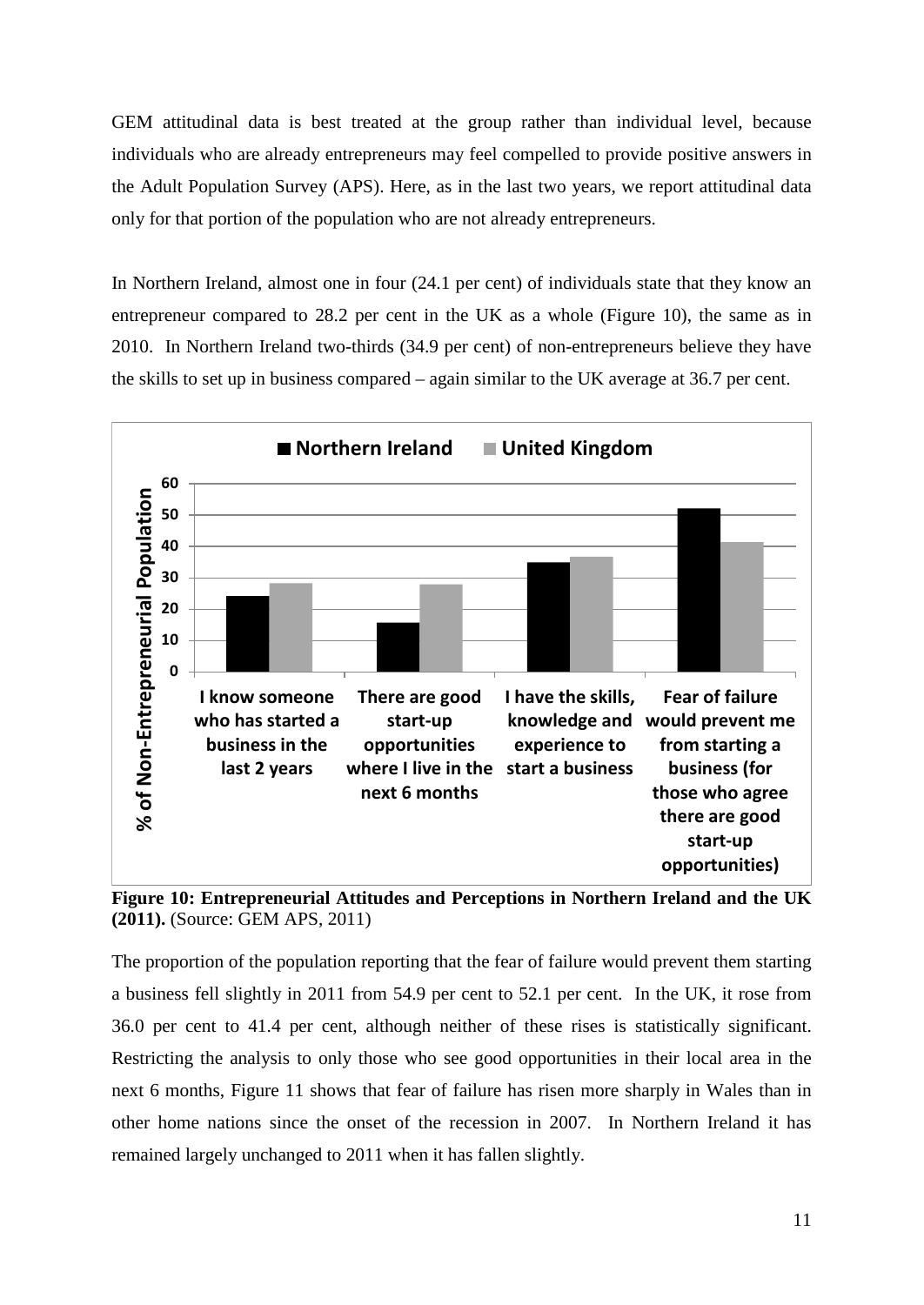

**Figure 11: Fear of Failure among those who see Opportunities in the UK Home Nations, 2002-11.** (Source: GEM APS)

In the 2011 survey, only 15.7 per cent of the non-entrepreneurial working age population in Northern Ireland agreed there were good opportunities for starting a business in their local area in the next six months, compared with 27.9 per cent of the UK non-entrepreneurial working age population. This is the lowest rate of perception of start-up opportunities in Northern Ireland since 2002 although the trend does appear to have bottomed out.



**Figure 12: Perception of Start-up Opportunities in Northern Ireland and the UK, 2002- 11.** (Source: GEM APS)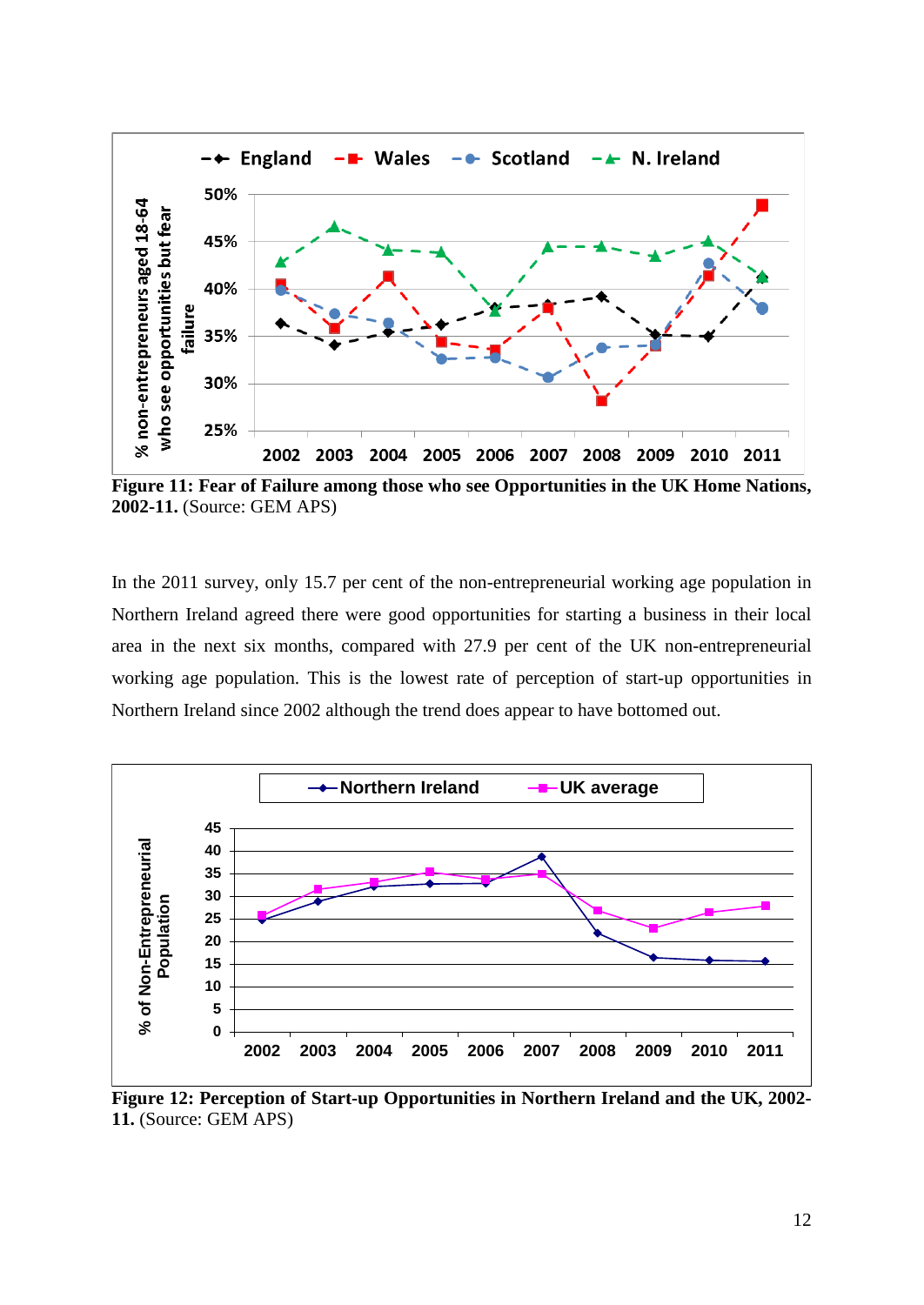Looking to the future, the proportion of non-entrepreneurial working age adults in Northern Ireland who expect to start a business within the next three years rose slightly from 4.1 per cent in 2010 to 4.8 per cent in 2011 (Figure 13). This would seem to have reversed the downward trend since 2008. However, in the UK the rise was more pronounced and significant from 5.3 per cent to 8.0 per cent. This runs counter to the trend in opportunity perception, which suggests it is more a reflection of the tightening of the labour market and the increase in necessity-based entrepreneurship.



**Figure 13: Future Start-up Expectations (within 3 years) in Northern Ireland and the UK, 2002-11.** (Source: GEM APS)

Men are more likely than women to report that they intend to start a business in the next three years in Northern Ireland (Figure 14). In 2011, 2.9 per cent of women in Northern Ireland expected to start a business in the next 3 years compared to 7.0 per cent of men. The ratio of female to male future start-up intentions in Northern Ireland was 42 per cent, down from 47 per cent in 2010 and close to that observed for the TEA rate in 2011 (38 per cent).

Start-up intentions rose significantly in Scotland in 2011 for males and females, but the increases in other home nations for males and females were not statistically significant. The rise among females in Scotland is particularly noteworthy and unusual; since 2002 it has never been higher than 3.7%.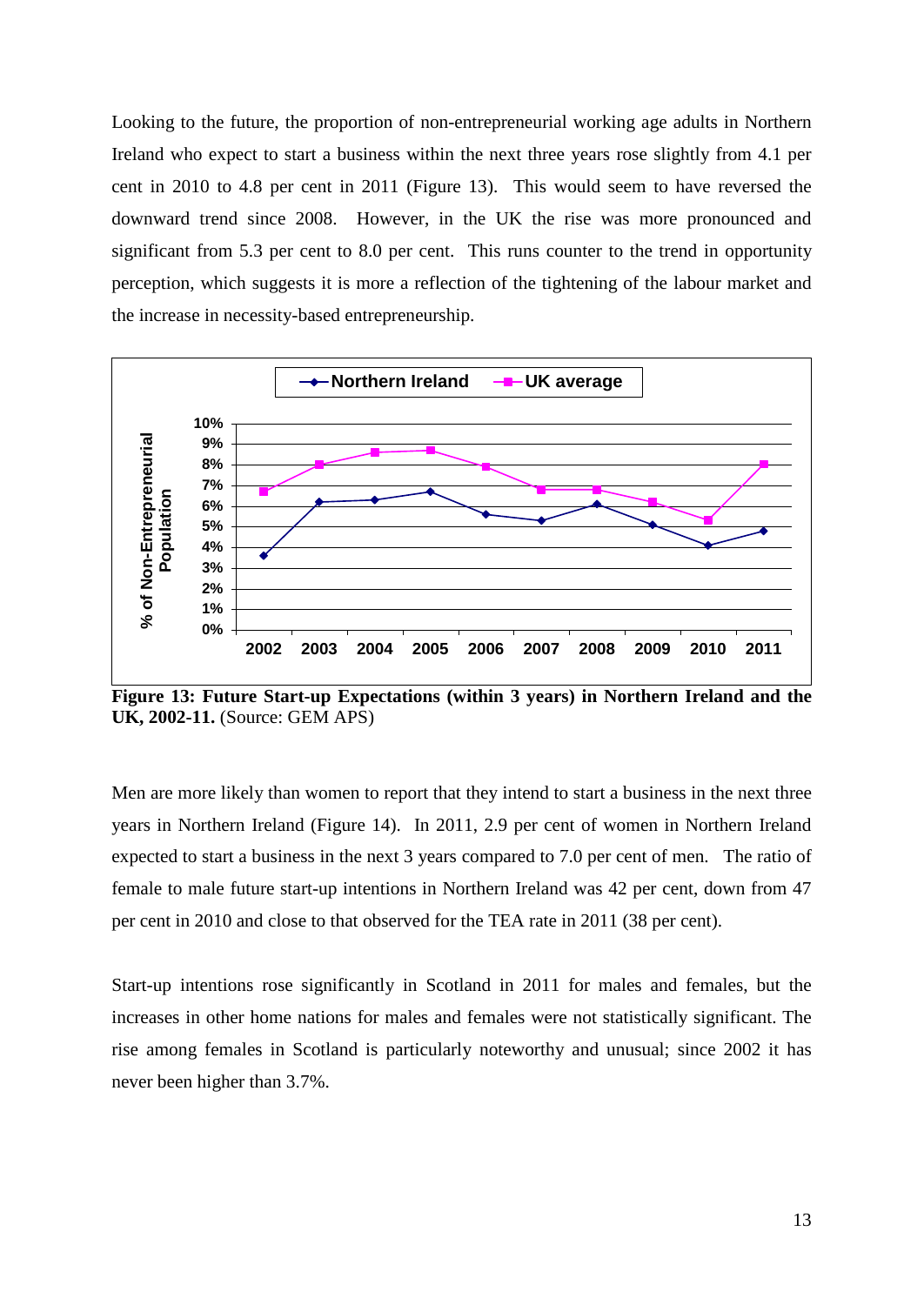

**Figure 14: Future Start-up Expectations (within 3 years) in the UK Home Nations by Gender, 2011.** (Source: GEM APS, 2011)

### **Training, Awareness and Entrepreneurial Activity**

In the 2008 GEM UK survey<sup>[3](#page-13-0)</sup>, almost three out of five  $(58 \text{ per cent})$  of 18 to 29 year olds in Wales agreed they had received training in starting a business provided by a college or university that was not part of their formal education, compared with only 35 per cent in Scotland, 39 per cent in England and 29 per cent in Northern Ireland. There was no significant difference in the proportion who had received training in starting a business as part of formal post-school education across the home nations.

In 2010 we included a more precise question on whether people aged 18-30 had taken part in any activities at school, college or university that made them think about starting a business or being their own boss. Almost half (46.7 per cent) reported that they had, and this figure dropped to 39.7 per cent in 2011. While this difference may appear to be steep, it is not statistically significant, because of the small size of the sample of 18 to 30 year olds. At 50.8

<span id="page-13-0"></span><sup>&</sup>lt;sup>3</sup> This was the last year the survey carried a full set of questions on enterprise education and training.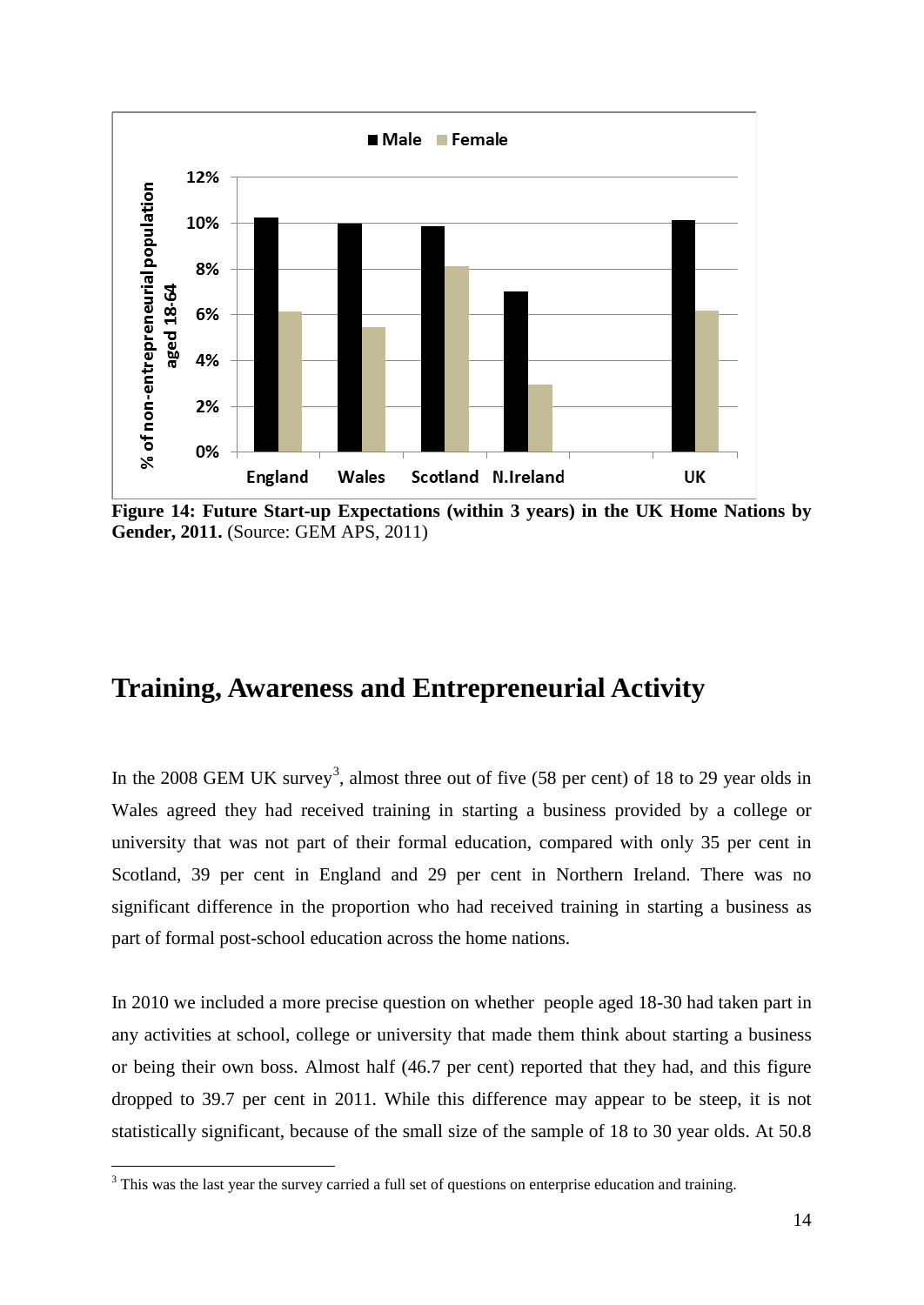per cent, the estimate for Northern Ireland was significantly higher than that for Wales or England (41.6 per cent) but the same as Scotland (50.0 per cent). We also asked a slightly different question: "As a result of something you did at school, college or university, would you think about starting your own business?" Answers were very similar, with 42.3 per cent answering yes in 2011, compared with 48.3 per cent who answered yes in 2010. A similar proportion in England answered yes (44.6 per cent) but significantly more people in Scotland (51.5 per cent) and Northern Ireland (51.6 per cent) answered yes than in Wales. In 2011, very similar proportions of people in the home nations had heard of Enterprise Week or Global Entrepreneurship Week: 23.6 per cent in Wales, 22.2 per cent in England and Scotland, and 21.9 per cent in Northern Ireland.

#### **Entrepreneurial Employee Activity**

In 2011, GEM measured entrepreneurial employee activity (EEA) for the first time, defining it as the proportion of employees aged 18-64 who play a leading role in the creation and development of new business activities for the organization in which they work, specifically those involved in developing or launching new goods or services or setting up a new business unit, a new establishment or subsidiary. While GEM has developed a range of measures for this activity, we focus on the measure which is most analogous to early-stage entrepreneurial activity (TEA): Private Sector Entrepreneurial Employee Activity (PEEA), or the proportion of employees in private for-profit organisations who are currently engaged in leading new business activities for their employer. GEM distinguishes two phases of entrepreneurial employee activity: idea development for a new activity and preparation and implementation of a new activity.

The PEEA rate estimates for 2011 were: UK 2.3 per cent, England 2.4 per cent, Wales 1.5 per cent, Scotland 1.8 per cent and Northern Ireland 1.7 per cent. Figure 15 compares the TEA and PEEA rates for the four home nations and the UK in 2011. Note that the denominators of these two measures are different. There is no significant difference between the PEEA rates of home nations.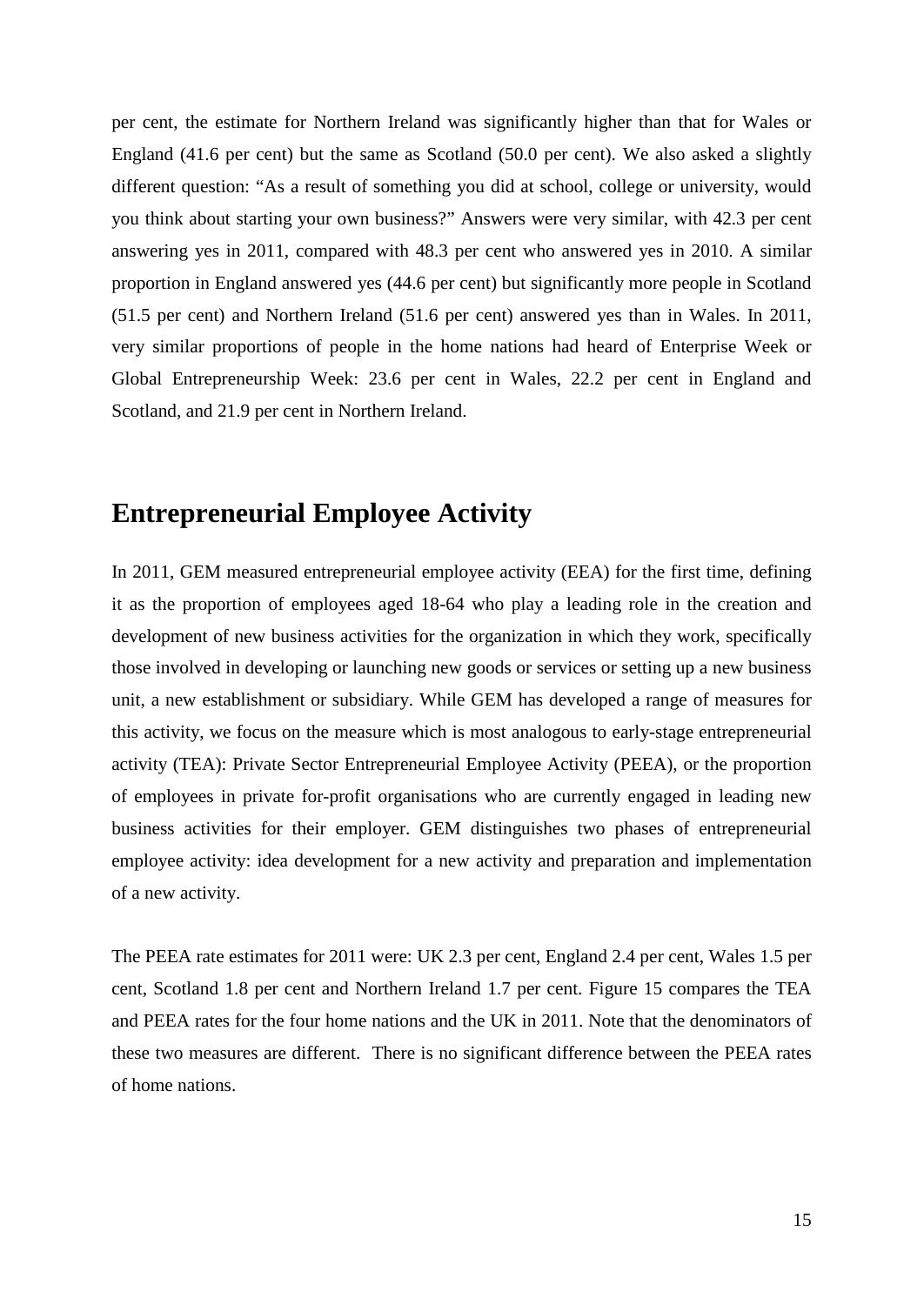

**Figure 15: Total early-stage Entrepreneurial Activity and Private-sector Entrepreneurial Employee Activity in the UK Home Nations, 2011.** (Source: GEM APS, 2011)

### **Concluding Observations**

For entrepreneurship in Northern Ireland, 2011 may seem a paradox: entrepreneurial activity and intention were rising, yet attitudes were becoming more negative among the nonentrepreneurially active population. This however needs to be put in the context of the economic cycle. At a late stage of a prolonged recession, we would be expecting some entrepreneurial individuals to be eyeing new opportunities for when the economy moves out of recession, while others fear for their jobs and expect they may have to start a business out of necessity, or indeed actively try to start a business before they lose their job. The remainder of the population sees continued recession as a threat rather than an opportunity.

In 2011, 72.7 per cent of TEA entrepreneurs in Northern Ireland were first-time entrepreneurs, while 85 per cent of non-entrepreneurially-active individuals who expected to start a business in the next three years were first-time entrepreneurs. Given the rise in intentions and activity, particularly among younger adults, and the tough economic conditions, the existence of training and signposting to resources for first time entrepreneurs is particularly important at this time.